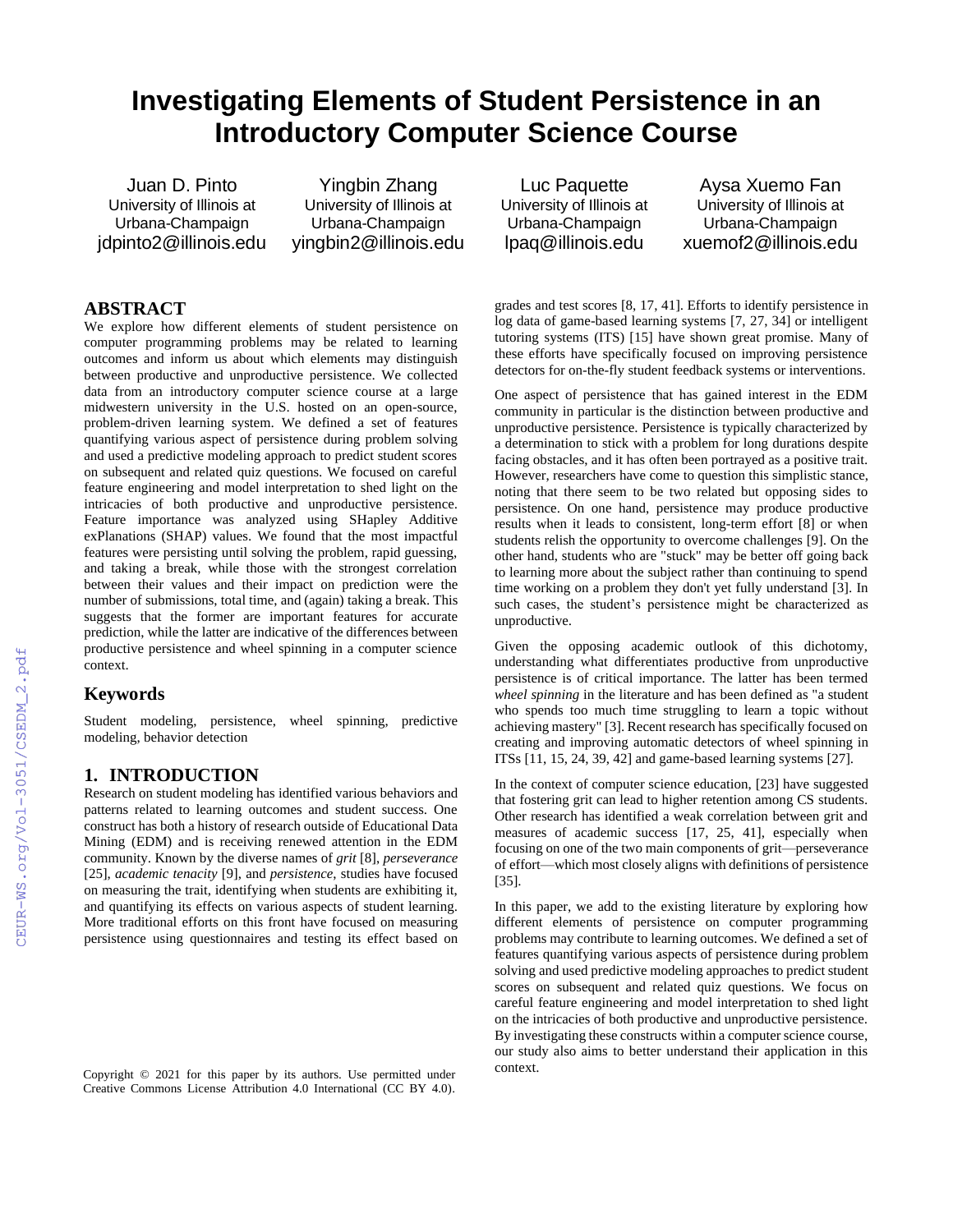# **2. RELATED WORK**

# **2.1 Modeling Productive Persistence vs. Wheel Spinning**

The EDM community's interest in persistence was sparked by [3], who found that students who struggle to master a skill within a certain timeframe are unlikely to do so at all. Besides identifying wheel spinning and describing how it differs from productive persistence, the same study found a clear correlation between wheel spinning and other negative behaviors such as gaming the system and disengagement.

Subsequent studies have devised variations in criteria for differentiating between productive persistence and wheel spinning [42], with many models defining mastery based on the number of correct submissions in a row and others relying heavily on the stability of Bayesian knowledge tracing (BKT) student model predictions [16]. Despite differences in operationalization, however, predictive machine learning models have been found to serve as successful wheel-spinning detectors. Some of the algorithms that have been used include linear regression [3], logistic regression [11, 42], decision trees [15, 27, 39], random forest [27, 42], and neural networks [24]. Most of these studies calculated productive persistence or wheel spinning labels based solely on the data gathered rather than relying on human observers or coders. Two notable exceptions are [24, 27].

The goal of the most recent studies has been to identify wheel spinning in ITSs as early as possible. [42] compared different criteria and feature sets and have shown that it is possible to make predictions with acceptable accuracy as early as step four of a problem. They were also surprised to find that a logistic regression model trained on only one feature ("correct response percentage") resulted in prediction performance that was close to their best models. Relying on hint requests, submission correctness, and time per skill, [39] concluded that models can detect students who will wheel spin after only three questions.

The studies mentioned thus far have focused almost exclusively on ITSs, which are most commonly used to teach math. Detecting and studying persistence on computer programming problems requires first understanding how data from these tasks has been analyzed in past studies.

# **2.2 Using Action Logs to Study Programming Behaviors**

There is growing interest in leveraging data analytic methods to study students' action logs produced during programming activities [13], including to better understand the students' programming processes, behaviors and strategies. Log data have been used to generate visualizations of student behaviors that can be manually inspected to better understand their programming approach [5, 10], explore how students progress through homework assignments [6, 30], understand the learning pathways of novice programmers [4] and analyze problem-solving behavior in a debugging game [20].

Generally, two broad categories of features have been used: 1) frequencies of behaviors and 2) similarity/distance between programs. The first category provides aggregated information related to the quantity of actions performed by the student. This includes the number of blocks used in a Scratch program [10], how often a program was compiled and how many characters it included [5], the number of actions and logic primitives used [4], and the number of lines added, deleted, and modified [6]. [20] leveraged expert judgments to identify meaningful behaviors, such as massive deletion and replacing loops with repetitive code.

Studies have also developed features to evaluate how similar or different two computer programs are. [30] used a combination of the differences in bag of words, abstract syntax tree (AST) edits and similarity in calls to the application programing interface (API) to identify similar program states. [6], in addition to using this same method, considered the frequency of changes in a student's program and the magnitude of those changes.

As our goal was to focus on behaviors related to how students approach solving a problem, rather than investigating the content of the submitted solution, we used an approach in line with the first category to investigate elements of student persistence in a series of computer programming problems. This allowed us to focus specifically on the productive and unproductive behaviors of persistent students.

# **3. METHODS**

# **3.1 Data Collection and Label Generation**

We collected data from an introductory computer science course at a large midwestern university in the U.S. hosted on PrairieLearn, an open-source, web-based problem-driven learning system [40]. Throughout the semester, 733 students used PrairieLearn to submit almost-daily programming homework problems, take weekly quizzes, and complete cumulative exams. In addition, students were free to practice past problems and questions as much as they desired. As our work aims to investigate the relationship between persistence during homework and subsequent assessment, we filtered the data to focus on attempts submitted towards solving a homework problem or a quiz question. After removing practice submissions and other non-credit assignments, our resulting data set consisted of 290,703 individual homework problem attempts and 313,097 quiz question attempts.

All homework assignments were programming problems with checkstyle, compiler, and problem-specific tests that students' code had to pass to receive full credit. Students had one day to successfully complete each homework problem. They were allowed to submit solution attempts as often as required until they successfully passed all the tests. After each submission, the system ran tests to check the correctness of the solution and provided feedback indicating mistakes. First, the system tested whether the solution had any checkstyle and compiler errors. If such error existed, the system showed feedback about these errors and stopped. If there were no checkstyle or compiler errors, the system further used several problem-specific tests to examine whether the solution fulfilled the requirement. For example, given some random input, would the solution generate the correct output? If not, the system would return feedback about the problem-specific test error. Otherwise, the solution was regarded as correct.

We aggregated our dataset at the student-problem level using a series of features specifically related to persistence. While persistence can be studied at various grain sizes, we chose this level due to our interest in how students tackle difficulties within a particular programming problem. Similarly, we only kept instances that demonstrated struggling, as defined in section 3.2.1, since these were the cases that could elicit persistence from students.

Quizzes were conducted weekly as part of regular class activity to assess learning and consisted of both multiple-choice questions and programming tasks. Quizzes were made available at the end of the week and were designed to provide early assessment related to the content of the homework problems assigned earlier that week. We aligned the content of each homework problem to corresponding multiple-choice quiz questions to directly investigate the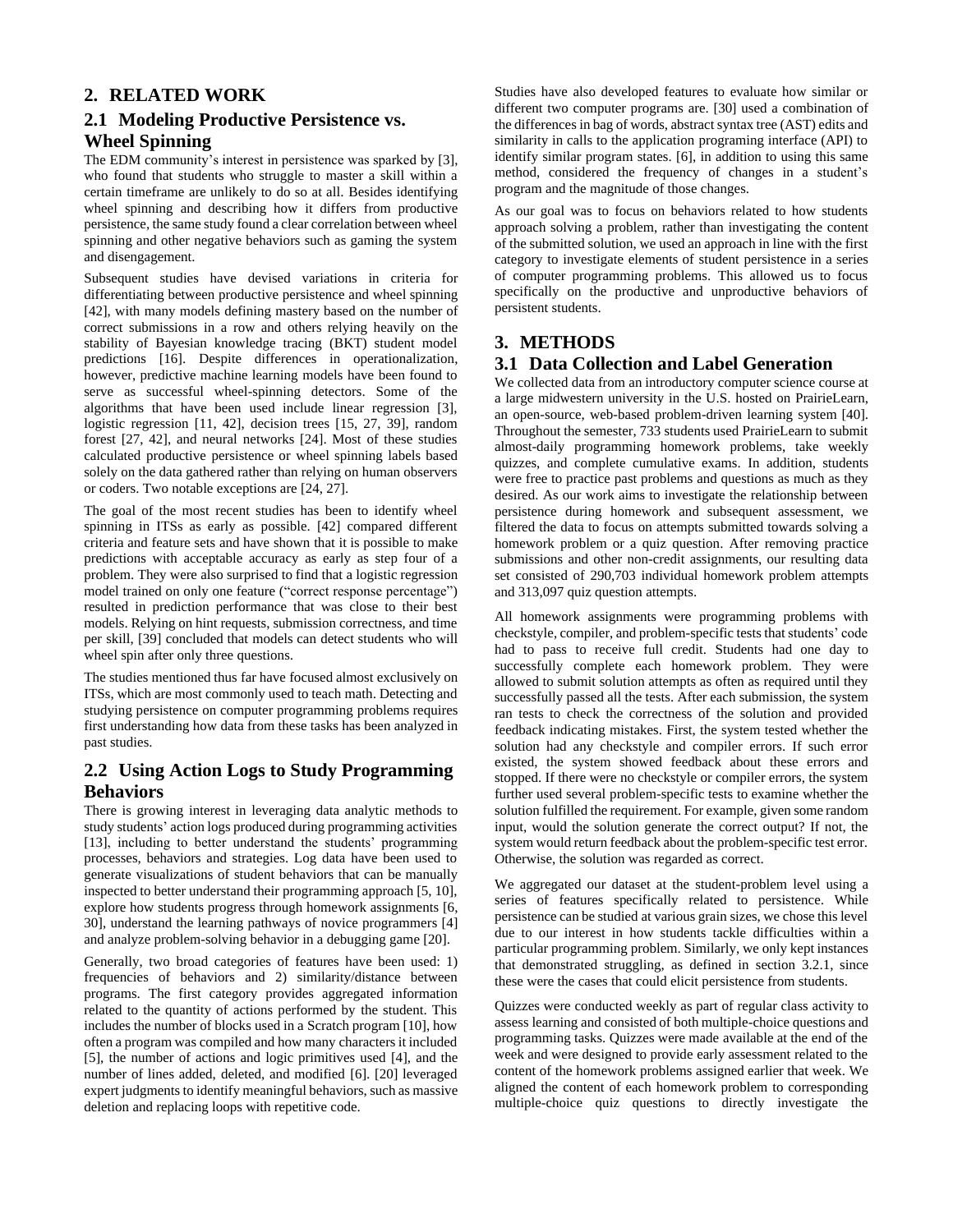relationship between persistence in specific homework problems and outcome on related assessment questions. Once we had these alignments, we calculated for each student-problem instance the total number of points obtained on the relevant quiz questions and the maximum possible points. Using these values, we then calculated the point percentage as the indicator of learning. Only quiz questions that students attempted were considered for these calculations. After these changes and calculations, our aggregated dataset consisted of 7,673 instances of student-problem pairs, submitted by a total of 710 students.

The resulting distribution of the score outcome variable had a strong negative skew, with most instances accumulated at higher scores, as shown in Figure 1. This is because students often managed to obtain a perfect score on their aligned quiz questions. Students were typically given two chances to select the right answer, the second time for half credit.



**Figure 1. Distribution of score values**

### **3.2 Feature Engineering**

Given our goal to study how specific behaviors might be related to persistence, our feature engineering efforts focused on developing features based on an underlying rationale about their relationship to productive or unproductive persistence. Following the Carnegie Foundation for the Advancement of Teaching's definition of productive persistence—"tenacity plus the use of good strategies" [18]—we sought to identify good learning strategies and habits based on the available data. Other features were based on more generalized applications of the aspects of unproductive persistence that have been identified in the wheel-spinning literature. This process resulted in a total of 12 base features. We also standardized most of these at the problem level (by subtracting the problem's mean and dividing by the problem's standard deviation) to create an additional 10 features. The rest of this section describes each feature and our rationale behind it.

### *3.2.1 Struggling threshold features*

#### *Whether the student went beyond a problem's corresponding time or attempt threshold.*

We defined students as struggling if they worked on a programming problem for a long time or if they submitted a high number of solutions to a problem. We considered that students could only show persistence in the context of problems for which they struggled.

This operationalization of struggling depends on identifying both a time and attempt threshold, each specifically calculated for that homework problem. Thus, once we calculated the thresholds for each problem, we created two binary struggling threshold features: beyond time threshold and beyond attempt threshold. We only kept instances of students that satisfied at least one of these two criteria. We also created two numerical features that measured a student's deviation from each of these thresholds. Because the thresholds were already calculated at the problem level, standardizing these deviation features would result in perfectly collinear features, so we did not standardize them.

For the time threshold, we used the minimum value between the 75th quantile of students' total time on each problem and 15 minutes. We combined the 75<sup>th</sup> quantile and 15 minutes to determine the time threshold based on several reasons. First, given that the course is only an introductory CS course, it is reasonable that one fourth of students struggled with difficult programming problems. Second, the proportion of students who struggled with unchallenging problems would be smaller. Using an absolute threshold would be better for these cases. Third, we used 15 minutes as the absolute threshold because 57.56% of problems had a 75th quantile of total time smaller than 15 minutes. It seems reasonable to regard close to half of problems as unchallenging.

Given that the number of attempts is an important indicator of persistence, many attempts on a problem might also be indicative of struggling, even when the total time spent on the problem falls under the time threshold. Analogous to deciding the time threshold, we used the minimum value between the 75% quantile of the number of attempts on a problem and 9 attempts to determine the attempt threshold. If the  $75<sup>th</sup>$  quantile of the number of attempts on a problem was smaller than 9 attempts, the later became the attempt threshold. We used 9 attempts as the absolute threshold because 56.06% of problems had a 75th quantile of the number of attempts no more than 9 attempts. This number was close to 57.56%, the proportion of problems with a 75th quantile of total time smaller than 15 minutes.

### *3.2.2 Solved*

#### *Whether the student successfully solved the programming problem before the deadline.*

This is directly related to wheel spinning as defined by [11]: "problem solving without making progress towards mastery." While PrairieLearn is not suited for measuring mastery the way [11] did with the Cognitive Algebra Tutor and ASSISTments ITSs (three consecutive, correct responses within a specific skill), persistence while struggling that does not lead to an eventual correct solution can be considered a form of wheel spinning or unproductive persistence. Based on this, we hypothesized that solving a challenging problem (productive persistence) would lead to a higher quiz-question score than not solving the problem (wheel spinning).

#### *3.2.3 Number of submissions*

*The count of how many times the student submitted an attempted solution for the problem.*

This is a typical measure used in the persistence literature [15, 39, 42]. Since submissions on PrairieLearn typically end when a student successfully solves a problem, this feature is a count of the number of failed attempts  $+1$ . In essence, this is one way of measuring the level of persistence demonstrated. We reasoned that more unsuccessful attempts would indicate more wheel spinning, resulting in lower quiz scores.

### *3.2.4 Total time on problem*

*The total amount of time (in seconds) spent solving the problem.*

As with the number of submissions, the time that students spend on a challenging problem might indicate the amount of persistence being demonstrated. We again reasoned that more time (and thus more wheel spinning) may be predictive of more struggling and lower scores on the quiz questions.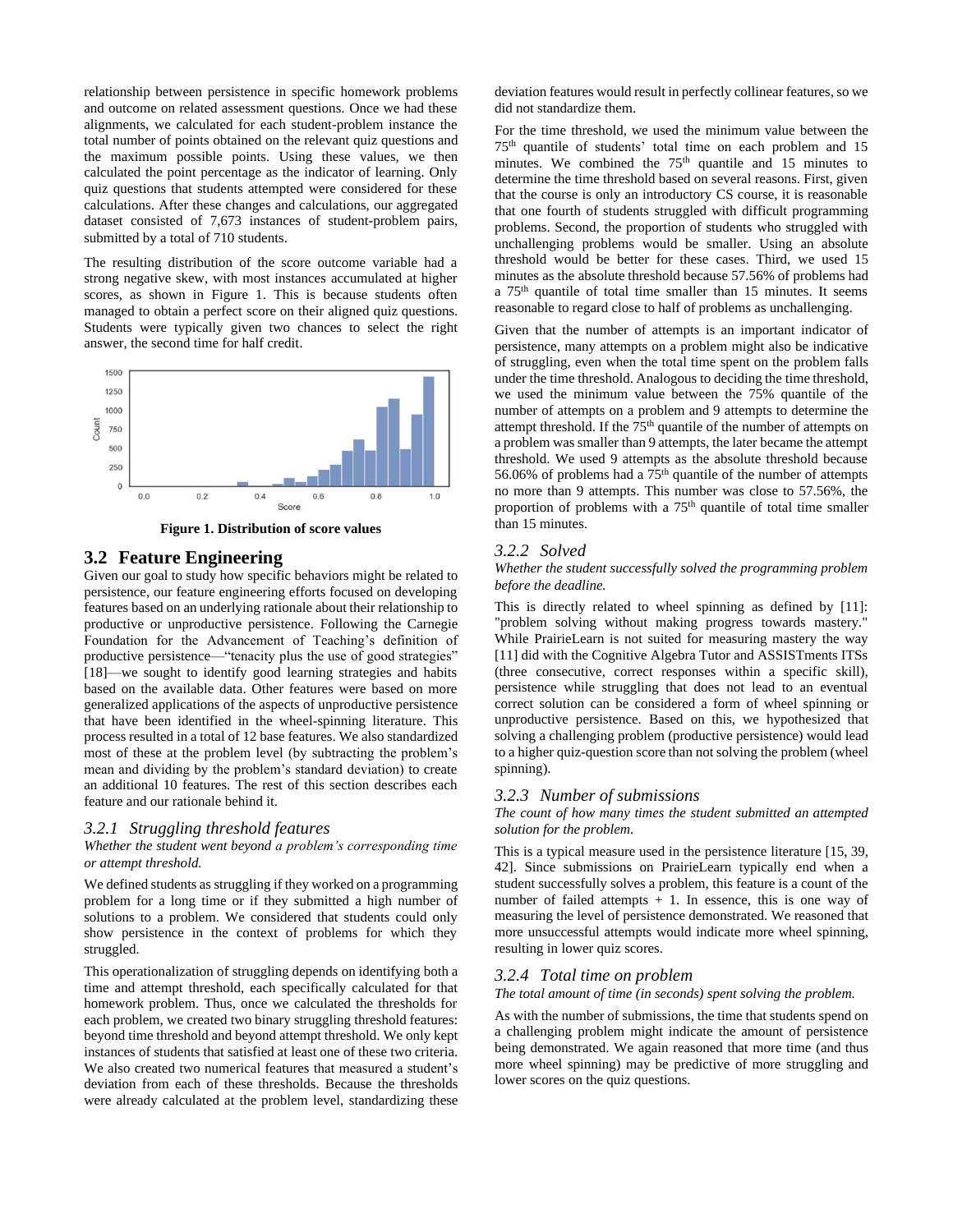Our platform only allowed us to measure the time between submissions, so we had no way of knowing with certainty how much time was spent working on a problem. If the time difference between a student's two consecutive submissions was beyond 15 minutes, we regarded this student as being away from this problem during that interval (see the feature *taking a break* below for the choice of 15 minutes as a threshold). In these cases, we replaced this time difference with the student's mean time difference between other consecutive submissions on this problem so that we could estimate the student's total time on the problem more accurately.

### *3.2.5 Taking a break*

#### *Whether the student spent time away from the problem after passing one of the struggling thresholds.*

We defined taking a break as a *struggling* student being away from the problem at least once. When the time between two consecutive submissions on the same problem went beyond 15 minutes, we regarded the student as away from the task. As discussed above, 15 minutes might be sufficient for solving unchallenging problems if students did not struggle. Moreover, 81.57% of pairs of consecutive submissions had a time difference less than 15 minutes. This proportion only increased slightly to 83.77% when increasing this threshold from 15 minutes to 1 hour. Thus, it is reasonable to use 15 minutes as the threshold for being away from the problem. Note that if a student attempted other homework problems between two consecutive submissions on the same problem, we regarded this student as interleaving rather than taking a break.

Our rationale for measuring break taking is based on the idea that a wheel-spinning state may be overcome by time away from task. Some of the cognitive benefits of breaks have been documented [1, 19, 26, 36] and seem to be especially impactful for intensive and prolonged tasks. The term wheel spinning itself was coined in reference to the imagery of a car spinning its wheels but not going anywhere, suggesting that the indiscriminate tactic of subsequent attempts may not always be productive. In their article defining this new construct, [3] suggest devising ways to break up fruitless attempts at solving problems. Our feature tries to capture students who independently choose to break up their homework in this way.

#### *3.2.6 Interleaving*

#### *Whether the student switches to a different problem for a time and then comes back to continue attempting the original problem.*

Interleaved practice, as opposed to blocked practice, refers to a learning technique that mixes up the order of topics, lessons, or problems presented. Studies have shown that this practice usually improves learning outcomes [32, 38], though—to the best of our knowledge—this has not been explored in a CS context. For the purposes of our study, we measured interleaving as a student attempting a problem without solving it, attempting a different problem, and then returning to continue working on the original problem. We reasoned that such a practice could potentially serve to break up the monotony and potential frustration associated with wheel spinning and thereby lead to better learning. We considered this an alternative to taking a break and did not double count such instances in the features.

#### *3.2.7 Rapid guessing*

#### *Whether the student submitted at least three quick submissions in a row.*

Quick, consequent submissions may indicate guessing or uncritical attempts to fix problems without much reflection. This behavior has been associated with students trying to game the system [2, 28] and

with wheel spinning [3]. Given the nature of programming tasks as opposed to attempts in an ITS, we defined a quick submission as a gap between attempts of less than 15 seconds. If a student's submission stream to a problem contains three or more consecutive quick submissions, we labeled this student as performing rapid guessing on the problem. We hypothesized that rapid guessing would be associated with a lower score on related quiz questions.

#### *3.2.8 Time interval between consecutive submissions The student's mean and standard deviation of time intervals between consecutive attempts on the problem.*

Shorter time between submissions may indicate more unproductive attempts to push through to an answer without stopping to think/work carefully or take breaks [39]. This is also similar to the common practice of cramming, as opposed to the more effective practice of spaced repetition. [15] found both the mean and standard deviation of time differences to be about equally as predictive of wheel spinning. We nevertheless chose to include both features in our initial model to test this claim. We did not count cases of break taking (intervals longer than 15 minutes) towards these features. Because of its association with wheel spinning, we hypothesized that we would find a positive correlation between these features and score.

### **3.3 Machine Learning and Interpretation**

To test the importance of our various features, we created a random forest model using a shuffled 70/30 validation/testing split grouped by student with 5,396 and 2,277 instances respectively. We conducted 500 iterations of Bayesian hyperparameter optimization on the validation set using 10-fold cross validation grouped by student. This hyperparameter tuning was set to optimize the  $R^2$ score.

We originally tested a wide array of models, including various linear, tree-based, and ensemble algorithms, and we further tuned some of the most promising ones. We found that variations of gradient boosting models performed best. However, we chose to focus on random forest for our feature interpretation for two reasons: (1) the performance gained by using the best models over random forest was negligible, and (2) random forest models have been shown to be useful for predictions related to persistence in other EDM research [27, 42].

Once we had constructed our final model, we re-trained it on the entire dataset in preparation for feature interpretation. For the task of interpreting feature importance, we analyzed SHapley Additive exPlanations (SHAP) values. SHAP is a game-theoretic approach that calculates the effect that each value in the feature matrix has on that instance's prediction, relative to the mean prediction [22]. That is, we can output a matrix with the same dimensions as the features data set, each value serving as an explanation of that feature's effect on the prediction made for that particular instance. These SHAP values are in the same unit as the target label percentage score in our case—further lending themselves for interpretation. Though SHAP values are very resource-intensive to fully and accurately calculate, the nature of tree-based models makes it possible to optimize the process significantly [21].

It is important to note that the mean of the SHAP values for any feature will always be zero. This is because SHAP values are calculated as the difference of each feature-instance from the mean predicted score. However, by finding the mean absolute value of the SHAP values for each feature, we can identify which features have the strongest broad, average impact on prediction.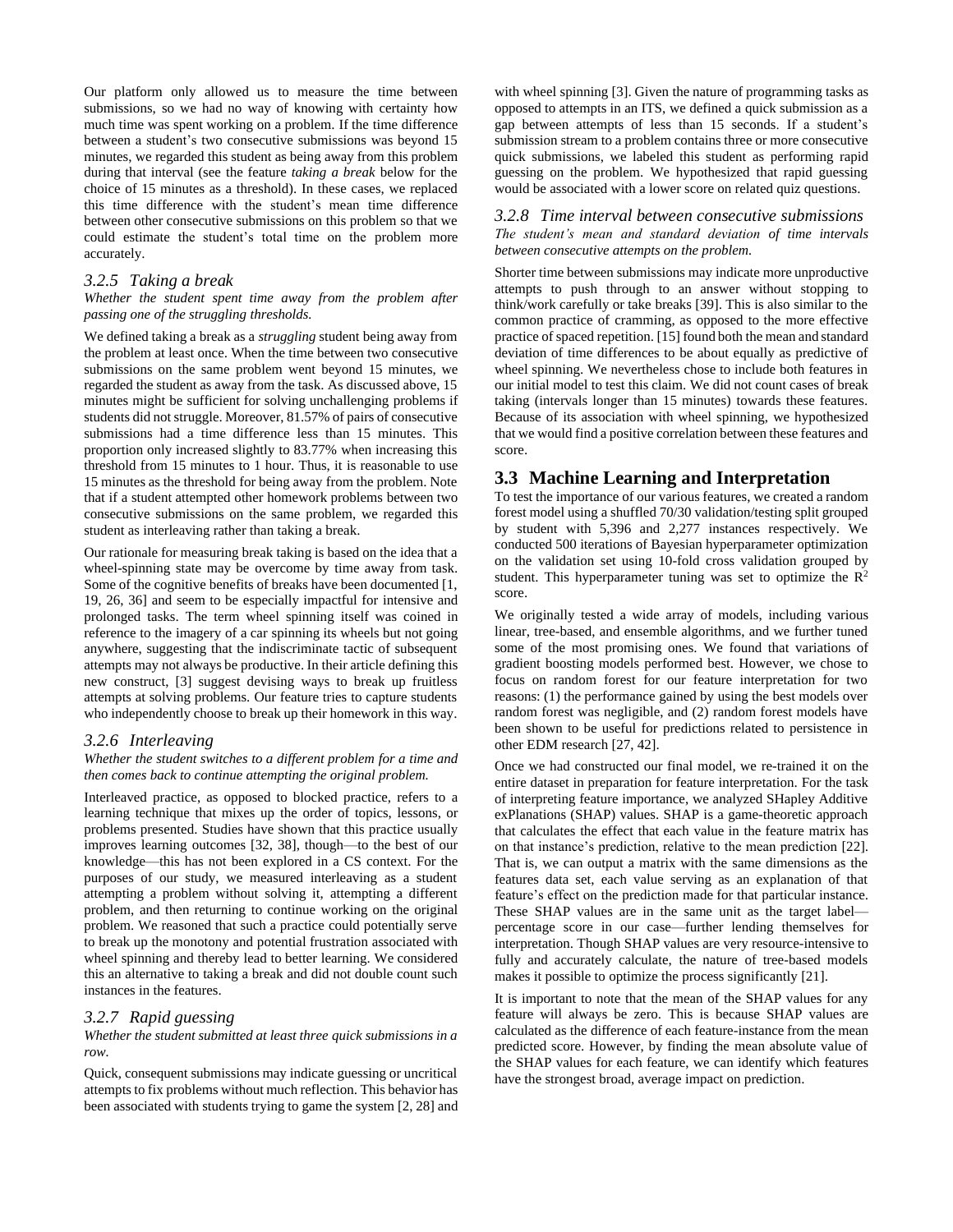While mean Gini impurity has been used to interpret features in the persistence literature [42], and permutation feature importance is commonly used as well, numerous studies have identified potential issues with these approaches that can lead to misleading interpretations [12]. This is especially true when using highly correlated features [37], which is the case with our data. Furthermore, SHAP allows for investigation into the interplay between features beyond what these other methods can do.

We conducted all our work using open-source Python packages built on top of Scikit-learn [29]. We tested and tuned a variety of models using PyCaret [31], performed Bayesian optimization [14] with scikit-optimize [33], and investigated feature importance using SHAP [22].

# **4. RESULTS AND DISCUSSION 4.1 Model Results and Preliminary Analysis**

Our tuned random forest model attained an average cross-validated R<sup>2</sup> of 0.133 and an average RMSE of 0.129 on the validation set. On the held-out testing set, the resulting  $\mathbb{R}^2$  was 0.145 and the RMSE was 0.130. Our persistence features accounted for roughly 14% of the variation in related quiz scores.

A preliminary analysis of our model uncovered certain important patterns. For one, our least impactful features were all binary measures—such as whether interleaving, rapid guessing, or breaktaking were observed—whereas our top features were the standardized measures of those binary features. Figure 2 shows the entire set of feature rankings based on mean absolute SHAP values.



**Figure 2. Preliminary model feature rankings**

A detailed exploration of these features revealed what appears to be an opposing impact between some binary features and their standardized counterparts. For example, the feature *solved* has a negative correlation between its values and its SHAP values  $(r = -0.217, p < 0.0001)$ , whereas its standardized version, *solved\_std*, has a positive correlation ( $r = 0.33$ ,  $p < 0.0001$ ). Measuring this correlation between feature and SHAP values allows us to better understand how the model is using the feature. Higher correlation, and thus a stronger linear relationship, suggests a more straight-forward interpretation for the feature's role in the model. While the impact of *solved* is very small in the overall model (ranked 17th, mean absolute  $SHAP = 0.00003$ ), *solved* std is our top feature in terms of overall impact on the predicted score (mean absolute  $SHAP = 0.02129$ . We found this same inverted

relationship between many other impactful standardized features and their original, binary, far less impactful counterparts.

Because we standardized features at the problem level, the correlation between each unstandardized and corresponding standardized feature is never quite perfect, but some do come close. Random forest models typically do not suffer from collinear features the way more traditional statistical regression methods do. This is largely because of the way features are randomly sampled for each tree. Even when both collinear features are part of the feature subset, a decision tree will typically ignore one in favor of the other. We suspect that much of our model's preference for the standardized features over unstandardized ones is the added problem-level information they contain, which could be interpreted as information regarding the difficulty of the problem.

However, while the predictive power of a random forest is not affected by collinear features, model interpretability suffers, as we found through our preliminary analysis. Given our goal of better understanding the different aspects of persistence and their relationships, we decided to remove the original non-standardized features. We also removed *time\_threshold\_deviation* and *attempt\_threshold\_deviation*, which were very highly correlated with *total\_time\_std* and *num\_submissions\_std* respectively. We then re-trained and re-tested our model.

After removing these features, we found that our model's average cross-validated  $\mathbb{R}^2$  on the validation set increased slightly, from 0.133 to 0.134, while RMSE remained constant. On the held-out testing set, its  $R^2$  also increased, from 0.145 to 0.147, while RMSE remained constant. We then re-trained our model on the entire dataset in preparation for our in-depth feature analysis.

# **4.2 Feature Importance and Interpretation**

### *4.2.1 Feature rankings*

Our analysis using SHAP values found that the *solved\_std* and *rapid\_guessing\_std* features had the biggest effect, accounting for an average impact of 0.0215 and 0.0172 on the predicted score respectively. The third most important feature, *taking\_break\_std*, had an average impact less than half as strong at 0.0076. Together, these three features account for 75% of all features' total impact on the predicted score. Figure 3 shows the feature rankings based on mean absolute SHAP values, while Table 1 allows for comparison with other methods such as Gini-impurity-based importance and permutation importance. Rankings based on these three different approaches yielded almost identical results with only minor variations, strengthening the reliability of our findings.



**Figure 3. Final model feature rankings**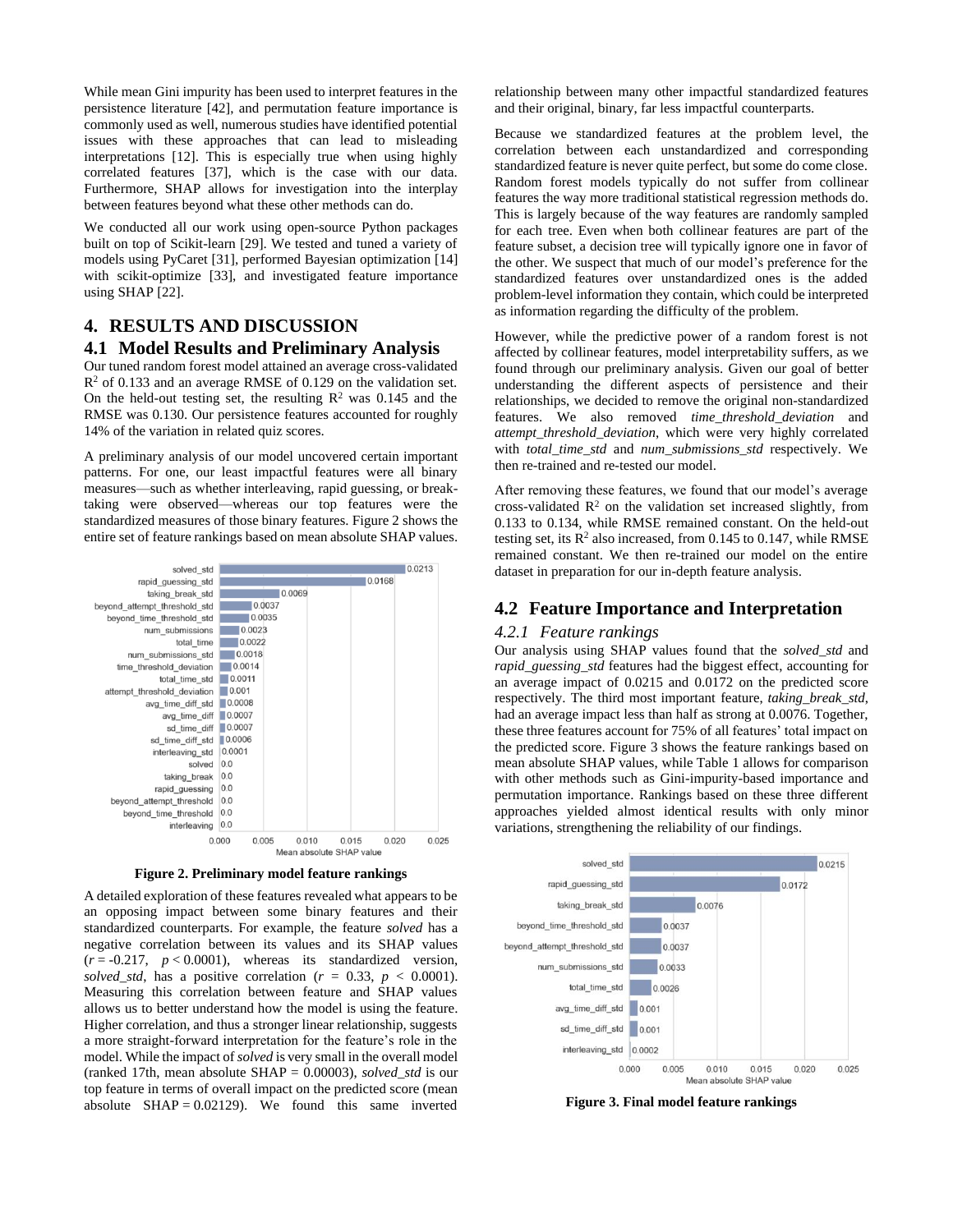Besides ranking the features by impact on the predicted score, SHAP values allow us to explore the nature of that impact more deeply, as well as the interactions between features. Figure 4 is a beeswarm plot of SHAP values by feature with color indicating the value of each individual instance.



**Figure 4. SHAP beeswarm plot**

To further aid our interpretation, we also explored which features had the highest absolute correlation between their values and their corresponding SHAP values. In essence, this correlation is a measure of just how linear each feature's effect is on the predicted score. We calculated Pearson's *r* for all features (see Table 1) and found that all *p* values were below 0.0001, except for *sd\_time\_diff*. Throughout this analysis, we point out when a feature's correlation is indicative of a linear relationship.

#### *4.2.2 Solved*

We can see (Figure 4) that the bulk of *solved* std is composed of high values (red color), indicating that most students managed to solve most homework problems. The long positive skew suggests that small, positive variations in this feature could potentially push the predicted quiz score up by about 0.1. The few lower values in this feature (blue color) are found on the left side of the plot, suggesting that not solving the problem tended to pull the predicted score down. Indeed, we found a moderate positive linear relationship between *solved\_std* and its SHAP values (*r* = 0.34), further confirming our initial analysis.

This confirms our hypothesis. It suggests that solving a challenging problem (productive persistence) may be related to a better understanding of the underlying concepts, whereas not solving the problem (wheel spinning) suggests a lack of understanding.

### *4.2.3 Rapid guessing*

Our models' second most impactful feature, *rapid\_guessing\_std*, is in many ways the opposite. Most students did not engage in rapid guessing. Those who did, particularly on homework problems where few others did—identified by high *rapid\_guessing\_std*, or red color in the beeswarm plot (Figure 4)—were more generally affected negatively in their predicted score based on this feature. This effect can more clearly be seen when plotting the SHAP values for the feature against the values of the feature itself (Figure 5). This view allows us to get a better sense of how most instances with a higher *rapid\_guessing\_std* value impact the predicted score negatively. This aligns with our hypothesis: rapid guessing, with its potential implications of wheel spinning [3] and gaming the system [2, 28], is indicative of lower learning outcomes.



**Figure 5. Correlation between** *rapid\_guessing\_std* **and its SHAP values, with** *solved\_std* **as color**

By adding the values of our top impactful feature, *solved\_std*, as the color of the plot illustrated in Figure 5, we can also see an interesting interaction between the two features. It appears that the impact of the high *rapid\_guessing\_std* values is at least partly dependent on *solved\_std*—instances where the student failed to solve the problem (in blue) were less negatively impacted by *rapid\_guessing\_std* (as indicated by their mostly positive SHAP

| feature                      | mean absolute SHAP | <b>Gini</b> importance | permutation importance | r        | p        |
|------------------------------|--------------------|------------------------|------------------------|----------|----------|
| solved std                   | 0.02149            | 0.26554                | 0.17083                | 0.340    | < 0.0001 |
| rapid guessing std           | 0.01724            | 0.20987                | 0.17059                | $-0.076$ | < 0.0001 |
| taking break std             | 0.00758            | 0.10511                | 0.04310                | $-0.608$ | < 0.0001 |
| beyond time threshold std    | 0.00373            | 0.07514                | 0.02790                | $-0.349$ | < 0.0001 |
| beyond_attempt_threshold_std | 0.00369            | 0.07028                | 0.02760                | $-0.080$ | < 0.0001 |
| num submissions std          | 0.00326            | 0.07751                | 0.03082                | $-0.833$ | < 0.0001 |
| total time std               | 0.00257            | 0.07871                | 0.02550                | $-0.773$ | < 0.0001 |
| avg time diff std            | 0.00099            | 0.05398                | 0.01558                | $-0.158$ | < 0.0001 |
| sd time diff std             | 0.00098            | 0.06166                | 0.01856                | 0.008    | > 0.5    |
| interleaving std             | 0.00017            | 0.00219                | 0.00028                | 0.126    | < 0.0001 |

**Table 1. Feature impact measures (***r* **is correlation between feature values and corresponding SHAP values)**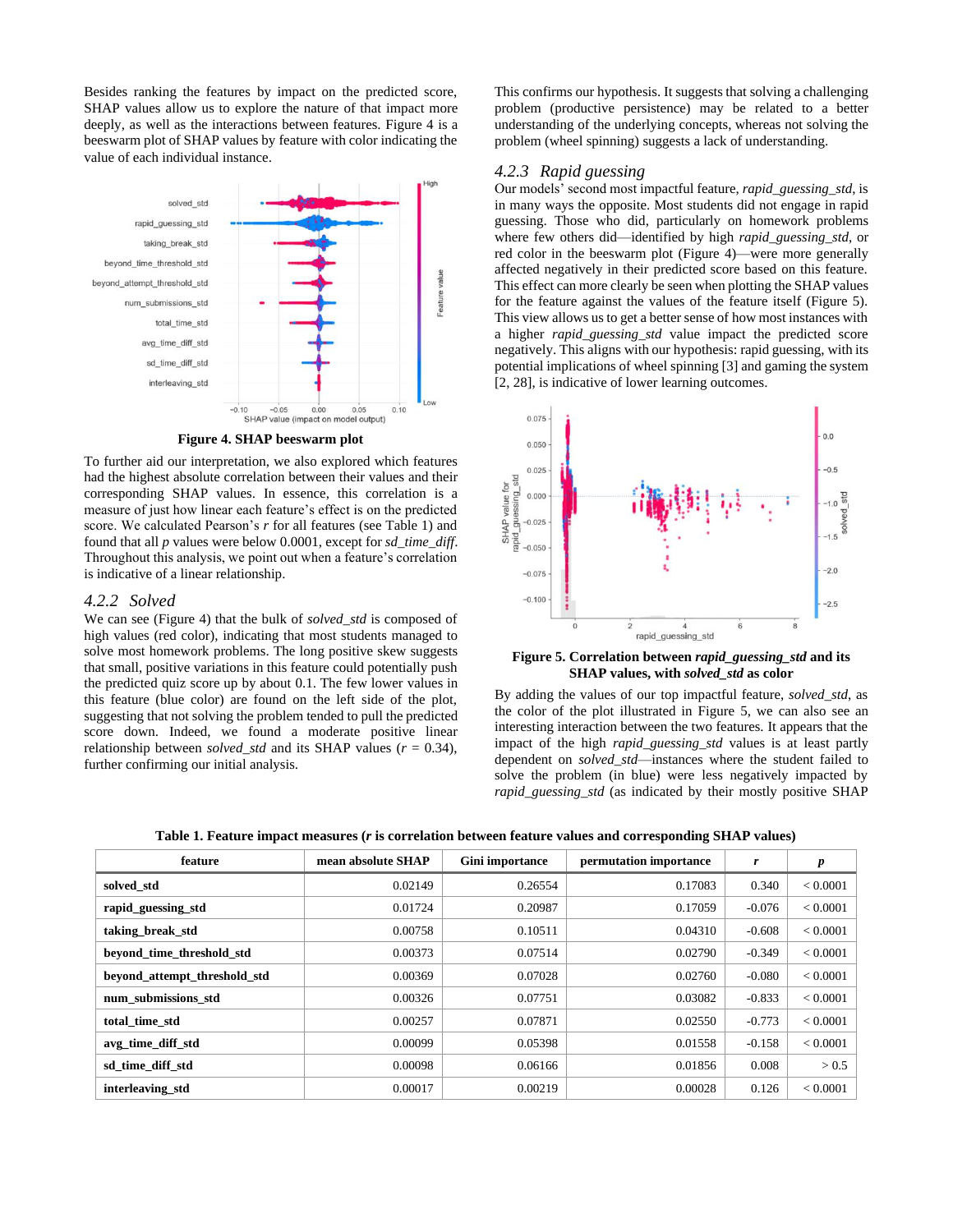values). One explanation may be that students who rely on rapid guessing and manage to solve the problem may come away with more misguided confidence in their mastery of the material than those who fail to solve the problem and are thus less likely to consider reviewing before a quiz. However, this hypothesis was not investigated further.

#### *4.2.4 Taking a break*

Our model's third most impactful feature, *taking\_break\_std*, has a very clear pattern that is easily observable in Figure 4. Lower feature values generally lead to a positive impact on predicted score, whereas taking a break is more likely to have a negative impact on score. We found a negative linear relationship between *taking\_break\_*std and its SHAP value (Figure 6), with Pearson's *r* of -0.608. The distribution of SHAP values for this feature indicates a potential negative impact about three times as large as the positive one.



**Figure 6. Correlation between** *taking\_break\_std* **and its SHAP values**

This result is the opposite of what we hypothesized. Since taking breaks during a difficult task has been shown to improve cognition [36], we hypothesized that students who took a break while struggling would ultimately be more productive. We specifically marked a student as taking a break only if there was a large gap between submissions (15 minutes) *after* they had passed one of the two struggling thresholds.

One possible explanation is that students who took a break did, in fact, perform better than they would have otherwise. Since our method does not directly test causation, our model may be using this feature as a proxy for students who struggled more than others. Another possibility is that this feature is not solely capturing intentional break-taking, but also interruptions to students' work, which may serve as distractions—certainly not an ideal learning situation. We did not calculate how many times students took a break, only if there was at least one 15-minute gap between submissions when struggling. Finally, because homework problems were due at midnight on the day they became available, students may simply not have had sufficient time for effective break taking. Without additional information about learning context or calculating additional features, we have no way of knowing which of these explanations, if any, are the most likely.

### *4.2.5 Struggling threshold features*

For *beyond\_time\_threshold\_std*, we can see in Figure 4 that lower values generally lead to increases in the predicted score and vice versa. This is indicative of the underlying attribute this feature attempts to capture—going beyond the time threshold yields smaller (generally negative) SHAP values, whereas not going beyond the time threshold yields larger (generally positive) values, the exact value being heavily affected by how much other students crossed the threshold on the same problem. For students who take longer than the norm, this generally has a negative effect on their score. The relationship here is moderately linear with an *r* of -0.349.

The fifth top feature that we identified, *beyond\_attempt\_threshold\_std*, does not have such a clear pattern. The SHAP values seem to be widely spread irrespective of the feature's values. The feature's distribution is bimodal, as is the case with most of the features that standardize a binary variable, and we did find a small distinction in the SHAP values between the two modes (Figure 7). While the mean for each mode is essentially zero, higher instances of *beyond\_attempt\_threshold\_std*, which correspond with student-problem instances that went beyond that problem's attempt threshold, have a moderate negative correlation with their SHAP values  $(r = -0.409, p < 0.0001)$  and lower instances, on the other hand, have a positive correlation about equally as strong ( $r = 0.382$ ,  $p < 0.0001$ ). This suggests that the impact of this feature on predicted score is highly dependent on how much one's status on the underlying binary variable (*beyond\_attempt\_threshold*) varies from the norm for that given homework problem.



**Figure 7. Correlation between** *beyond\_attempt\_threshold\_std* **and its SHAP values (with annotations)**

### *4.2.6 Number of submissions*

We found that *num\_submissions\_std*, our model's sixth top feature in terms of impact, has the strongest correlation between its feature values and SHAP values  $(r = -0.833)$ . This fits with our hypothesis. The more attempts that students submit, the more likely they are to be struggling, and the less likely they are to perform well when tested on the same skills during their weekly quiz.

#### *4.2.7 Time features*

We found that our three time-related features—not including *beyond\_time\_threshold\_std*, which is of a very different nature since its non-standardized version is a binary feature—had some of the weakest predictive power in our model. *total\_time\_std* had a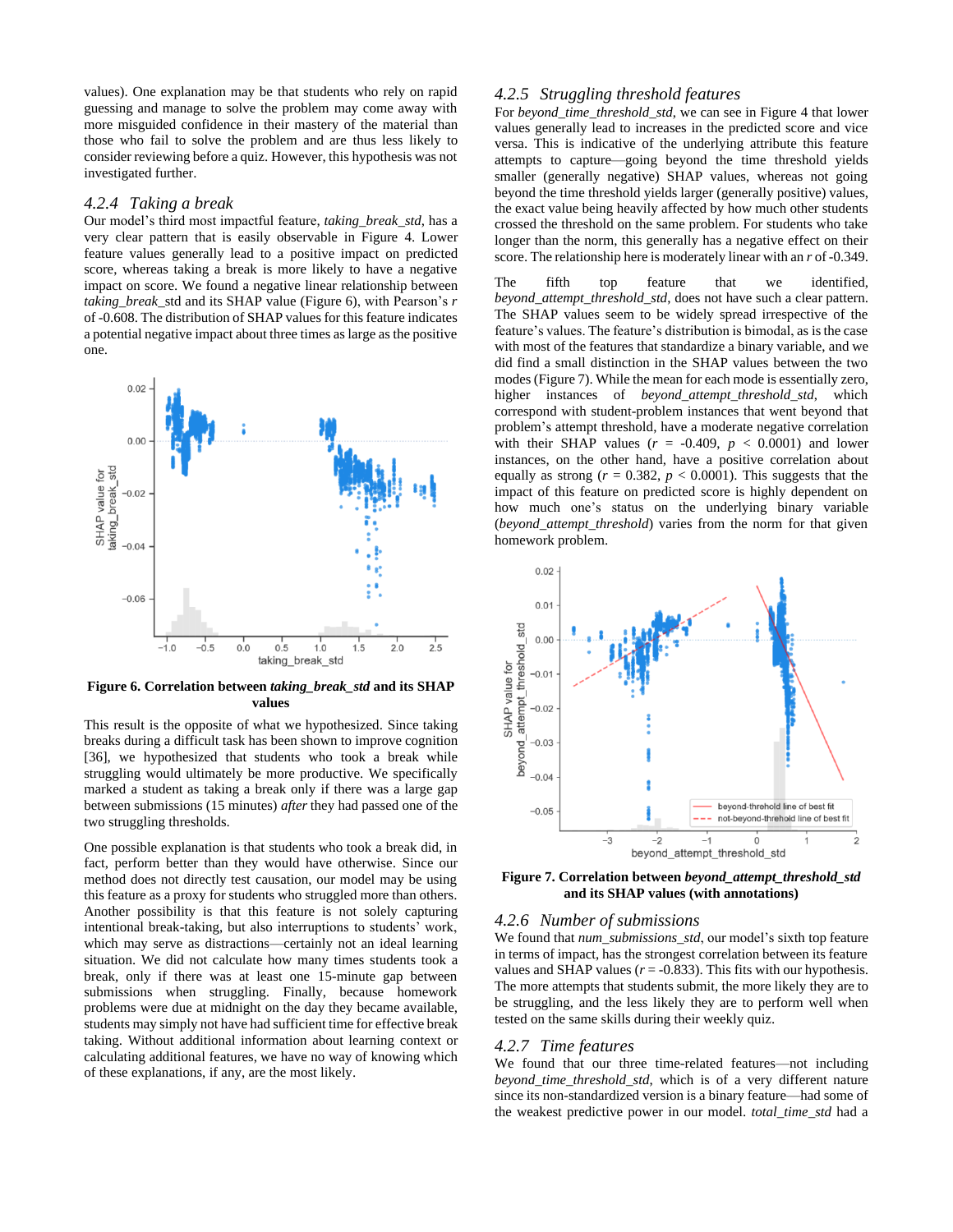still moderate mean absolute SHAP at 0.00257 and a very strong correlation between its feature and SHAP values with *r* = -0.773. *avg\_time\_diff\_std* and *sd\_time\_diff\_std*, by comparison, had a much lower mean absolute SHAP (respectively 0.00099 and 0.00098) and no correlation.

The strong, negative correlation between *total\_time\_std* and its SHAP values mean that the model is interpreting longer time on a problem as being related to lower learning outcomes, or at the very least as a student struggling enough with a problem to lead to a lower score on the weekly quiz. This latter possibility is in line with our hypothesis and with what we found for *beyond\_time\_threshold\_std*. Interestingly, this pattern is far more pronounced for instances that went beyond the time threshold (red points in Figure 8), whereas the relationship is seemingly reversed for cases where students did not go beyond the time threshold (blue/purple points in Figure 8).



**Figure 8. Correlation between** *total\_time\_std* **and its SHAP values, with** *beyond\_time\_threshold\_std* **as color**

As for the two features that specifically look at time between submissions (*avg\_time\_diff\_std* and *sd\_time\_diff\_std*), their weakness both in predictive impact and correlation with SHAP values suggest at face value that this factor has little value at predicting learning success (or lack thereof) when students struggle with a problem. These features' impact may also have been affected by the high correlation between them  $(r = 0.76)$ . Similar information may have also been captured by a combination of *beyond\_time\_threshold\_std* and *beyond\_attempt\_threshold\_std*.

#### *4.2.8 Interleaving*

Finally, our model's least impactful feature, *interleaving\_std*, had by far the lowest mean absolute SHAP value (0.00017) and a low correlation between its features and its SHAP values (*r* = 0.126). We originally hypothesized that this feature would play a bigger role in predicting students' scores, considering that the practice of interleaving when struggling is generally considered a good learning practice [32, 38]. However, its low impact in our model is likely because we had so few instances of interleaving—only nine out of 7,673 instances. Most of these nine did lead to an increase in predicted score, but without more examples of the practice, we are unable to make any sound conclusions regarding its role.

#### **4.3 Limitations**

Our study suffers from limitations primarily related to the alignedquiz-question scores we calculated for each student-problem instance. For one, the score distribution was heavily skewed due to the abundance of almost perfect quiz scores. Additionally, while the PrairieLearn platform allowed us to use the course's quizzes without requiring students to take an additional posttest, the scores

did not take into account students' prior knowledge and skills. This made it difficult to measure the impact of students' productive vs. unproductive persistence directly.

These factors likely led to our model's limited predictive performance ( $R^2 = 0.147$  on the held-out test set). While we believe that our final model's performance was sufficient for our purposes of interpreting the relationship between elements of persistence and learning outcomes, it should be possible to create a more accurate model without severely sacrificing interpretability.

#### **5. CONCLUSION**

The most impactful features were those related to solving the problem, rapid guessing, and taking a break. Those with the most straightforward linear effect were the number of submissions, total time, and (again) taking a break. All three of the latter had a strong negative correlation between their feature values and their impact on prediction. In other words, more attempts, taking a longer time, and taking a break are all correlated with lower scores on related quiz questions. Solving the problem—our most impactful feature had a moderate positive correlation, highlighting the positive nature of the relationship between successfully completing homework problems and score on subsequent related quiz questions.

This all suggests that solving the problem and rapid guessing are important features for accurate prediction, while the number of submissions and total time are indicative of the differences between productive persistence and wheel spinning in a computer science context. Taking a break fits into both of these categories.

Perhaps most important, we were able to identify features that are directly related to learning strategies. Our findings suggest that students should avoid rapidly submitting subsequent programming attempts without actively trying to address problems in their code (rapid guessing). Taking a break may also be unproductive behavior, though this finding may be an artifact of the specific context in which students were able to submit homework in this course, as well as the particular way in which we calculated this feature. As for interleaving, its predictive strength in our model was low, but its effects nevertheless suggest that a future investigation should study whether it can be an effective practice when struggling on a problem.

In order to address the limitations of our study, we suggest that future research focus on devising a more robust measure of learning that takes into account students' individual starting points. Additionally, for the CS context of this study, a valid measure of programming proficiency that considers the problem-solving process would be superior to the quiz scores we used as proxy.

#### **6. ACKNOWLEDGMENTS**

We would like to acknowledge NSF grant #DRL-1942962 for making this work possible.

#### **7. REFERENCES**

- [1] Ariga, A. and Lleras, A. 2011. Brief and rare mental "breaks" keep you focused: Deactivation and reactivation of task goals preempt vigilance decrements. *Cognition*. 118, 3 (Mar. 2011), 439–443. DOI:https://doi.org/10/b8qg78.
- [2] Baker, R.S., Corbett, A.T., Koedinger, K.R. and Wagner, A.Z. 2004. Off-task behavior in the cognitive tutor classroom: When students "game the system." *CHI '04: Proceedings of the SIGCHI Conference on Human Factors in Computing Systems* (2004), 8.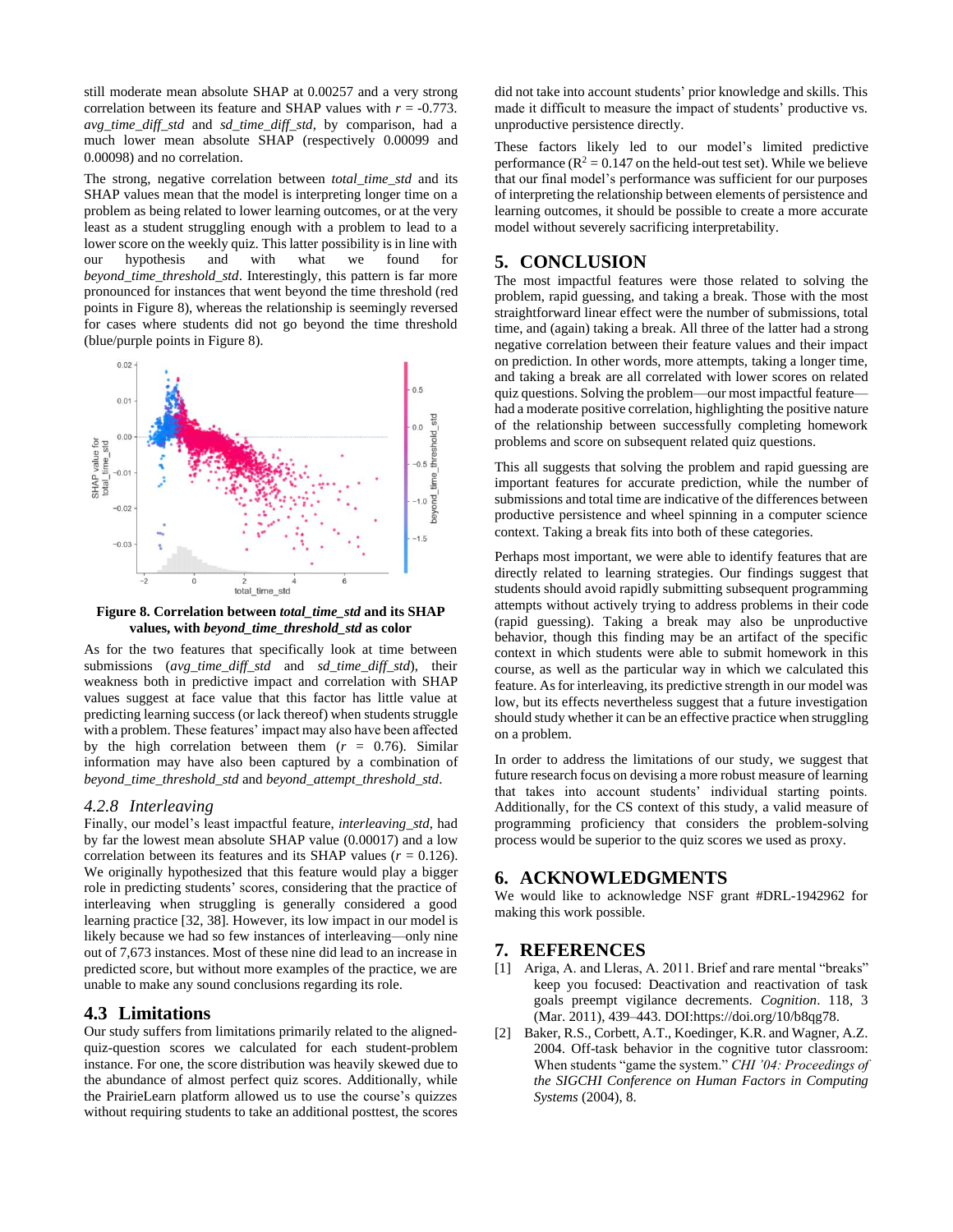- [3] Beck, J.E. and Gong, Y. 2013. Wheel-spinning: Students who fail to master a skill. *Artificial Intelligence in Education* (Berlin, Heidelberg, 2013), 431–440.
- [4] Berland, M., Martin, T., Benton, T., Petrick Smith, C. and Davis, D. 2013. Using learning analytics to understand the learning pathways of novice programmers. *Journal of the Learning Sciences*. 22, 4 (Oct. 2013), 564–599. DOI:https://doi.org/10/gg7fkh.
- [5] Blikstein, P. 2011. Using learning analytics to assess students' behavior in open-ended programming tasks. *Proceedings of the 1st International Conference on Learning Analytics and Knowledge* (Banff, Alberta, Canada, Feb. 2011), 110–116.
- [6] Blikstein, P., Worsley, M., Piech, C., Sahami, M., Cooper, S. and Koller, D. 2014. Programming pluralism: Using learning analytics to detect patterns in the learning of computer programming. *Journal of the Learning Sciences*. 23, 4 (Oct. 2014), 561–599. DOI:https://doi.org/10.1080/10508406.2014.954750.
- [7] DiCerbo, K.E. 2014. Game-based assessment of persistence. *Journal of Educational Technology & Society*. 17, 1 (2014), 17–28.
- [8] Duckworth, A.L., Peterson, C., Matthews, M.D. and Kelly, D.R. 2007. Grit: Perseverance and passion for long-term goals. *Journal of Personality and Social Psychology*. 92, 6 (2007), 1087–1101. DOI:https://doi.org/10.1037/0022- 3514.92.6.1087.
- [9] Dweck, C.S., Walton, G.M. and Cohen, G.L. 2014. *Academic tenacity: Mindsets and skills that promote long-term learning*. Bill & Melinda Gates Foundation.
- [10] Fields, D.A., Quirke, L., Amely, J. and Maughan, J. 2016. Combining big data and thick data analyses for understanding youth learning trajectories in a summer coding camp. *Proceedings of the 47th ACM Technical Symposium on Computing Science Education* (New York, NY, USA, Feb. 2016), 150–155.
- [11] Gong, Y. and Beck, J.E. 2015. Towards detecting wheelspinning: Future failure in mastery learning. *Proceedings of the Second (2015) ACM Conference on Learning @ Scale* (Vancouver BC Canada, Mar. 2015), 67–74.
- [12] Hooker, G. and Mentch, L. 2019. Please stop permuting features: An explanation and alternatives. *preprint arXiv:1905.03151*. (May 2019).
- [13] Ihantola, P. et al. 2015. Educational data mining and learning analytics in programming: Literature review and case studies. *Proceedings of the 2015 ITiCSE on Working Group Reports* (Vilnius Lithuania, Jul. 2015), 41–63.
- [14] Joy, T.T., Rana, S., Gupta, S. and Venkatesh, S. 2016. Hyperparameter tuning for big data using Bayesian optimisation. *2016 23rd International Conference on Pattern Recognition (ICPR)* (Dec. 2016), 2574–2579.
- [15] Kai, S., Almeda, M.V., Baker, R.S., Heffernan, C. and Heffernan, N. 2018. Decision tree modeling of wheelspinning and productive persistence in skill builders. *JEDM | Journal of Educational Data Mining*. 10, 1 (Jun. 2018), 36– 71. DOI:https://doi.org/10.5281/zenodo.3344810.
- [16] Käser, T., Klingler, S. and Gross, M. 2016. When to stop? Towards universal instructional policies. *Proceedings of the Sixth International Conference on Learning Analytics & Knowledge - LAK '16* (Edinburgh, United Kingdom, 2016), 289–298.
- [17] Kench, D., Hazelhurst, S. and Otulaja, F. 2016. Grit and growth mindset among high school students in a computer programming project: A mixed methods study. *ICT Education* (Cham, 2016), 187–194.
- [18] Krumm, A.E., Beattie, R., Takahashi, S., D'Angelo, C., Feng, M. and Cheng, B. 2016. Practical measurement and productive persistence: Strategies for using digital learning system data to drive improvement. *Journal of Learning Analytics*. 3, 2 (Sep. 2016), 116–138. DOI:https://doi.org/10/ggxwxt.
- [19] Kühnel, J., Zacher, H., Bloom, J. de and Bledow, R. 2017. Take a break! Benefits of sleep and short breaks for daily work engagement. *European Journal of Work and Organizational Psychology*. 26, 4 (Jul. 2017), 481–491. DOI:https://doi.org/10/gfzk8b.
- [20] Liu, Z., Zhi, R., Hicks, A. and Barnes, T. 2017. Understanding problem solving behavior of 6–8 graders in a debugging game. *Computer Science Education*. 27, 1 (Jan. 2017), 1– 29. DOI:https://doi.org/10/gftxxk.
- [21] Lundberg, S.M., Erion, G., Chen, H., DeGrave, A., Prutkin, J.M., Nair, B., Katz, R., Himmelfarb, J., Bansal, N. and Lee, S.-I. 2020. From local explanations to global understanding with explainable AI for trees. *Nature Machine Intelligence*. 2, 1 (Jan. 2020), 56–67. DOI:https://doi.org/10/ggjtp4.
- [22] Lundberg, S.M. and Lee, S.-I. 2017. A unified approach to interpreting model predictions. *Advances in Neural Information Processing Systems*. 30, (2017).
- [23] Mahatanankoon, P. and Sikolia, D.W. 2017. Intention to remain in a computing program: Exploring the role of passion and grit. *Twenty-third Americas Conference on Information Systems*. (2017).
- [24] Matsuda, N., Chandrasekaran, S. and Stamper, J. 2016. How quickly can wheel spinning be detected? *Proceedings of The 9th International Conference on Educational Data Mining (EDM 2016)* (2016), 607–608.
- [25] McDermott, R., Daniels, M. and Cajander, Å. 2015. Perseverance measures and attainment in first year computing science students. *Proceedings of the 2015 ACM Conference on Innovation and Technology in Computer Science Education* (Vilnius, Lithuania, Jun. 2015), 302–307.
- [26] McGinley, L. 2011. *Test performance and study breaks*. Fort Hays State University.
- [27] Owen, V.E., Roy, M.-H., Thai, K.P., Burnett, V., Jacobs, D., Keylor, E. and Baker, R.S. 2019. Detecting wheel-spinning and productive persistence in educational games. *Proceedings of The 12th International Conference on Educational Data Mining (EDM 2019)* (Jul. 2019), 378– 383.
- [28] Paquette, L., de Carvalho, A.M.J.A. and Baker, R.S. 2014. Towards Understanding Expert Coding of Student Disengagement in Online Learning. *Proceedings of the 36th Annual Cognitive Science Conference* (2014), 1126–1131.
- [29] Pedregosa, F., Varoquaux, G., Gramfort, A., Michel, V., Thirion, B., Grisel, O., Blondel, M., Prettenhofer, P., Weiss, R., Dubourg, V., Vanderplas, J., Passos, A. and Cournapeau, D. 2011. Scikit-learn: Machine learning in Python. *Journal of Machine Learning Research*. 12, (2011), 2825–2830.
- [30] Piech, C., Sahami, M., Koller, D., Cooper, S. and Blikstein, P. 2012. Modeling how students learn to program. *Proceedings of the 43rd ACM technical symposium on Computer Science Education* (New York, NY, USA, Feb. 2012), 153–160.
- [31] PyCaret: An open source, low-code machine learning library in Python: 2020. *https://www.pycaret.org*.
- [32] Rohrer, D., Dedrick, R.F. and Stershic, S. 2015. Interleaved practice improves mathematics learning. *Journal of Educational Psychology*. 107, 3 (2015), 900–908. DOI:https://doi.org/10/gf7dfp.